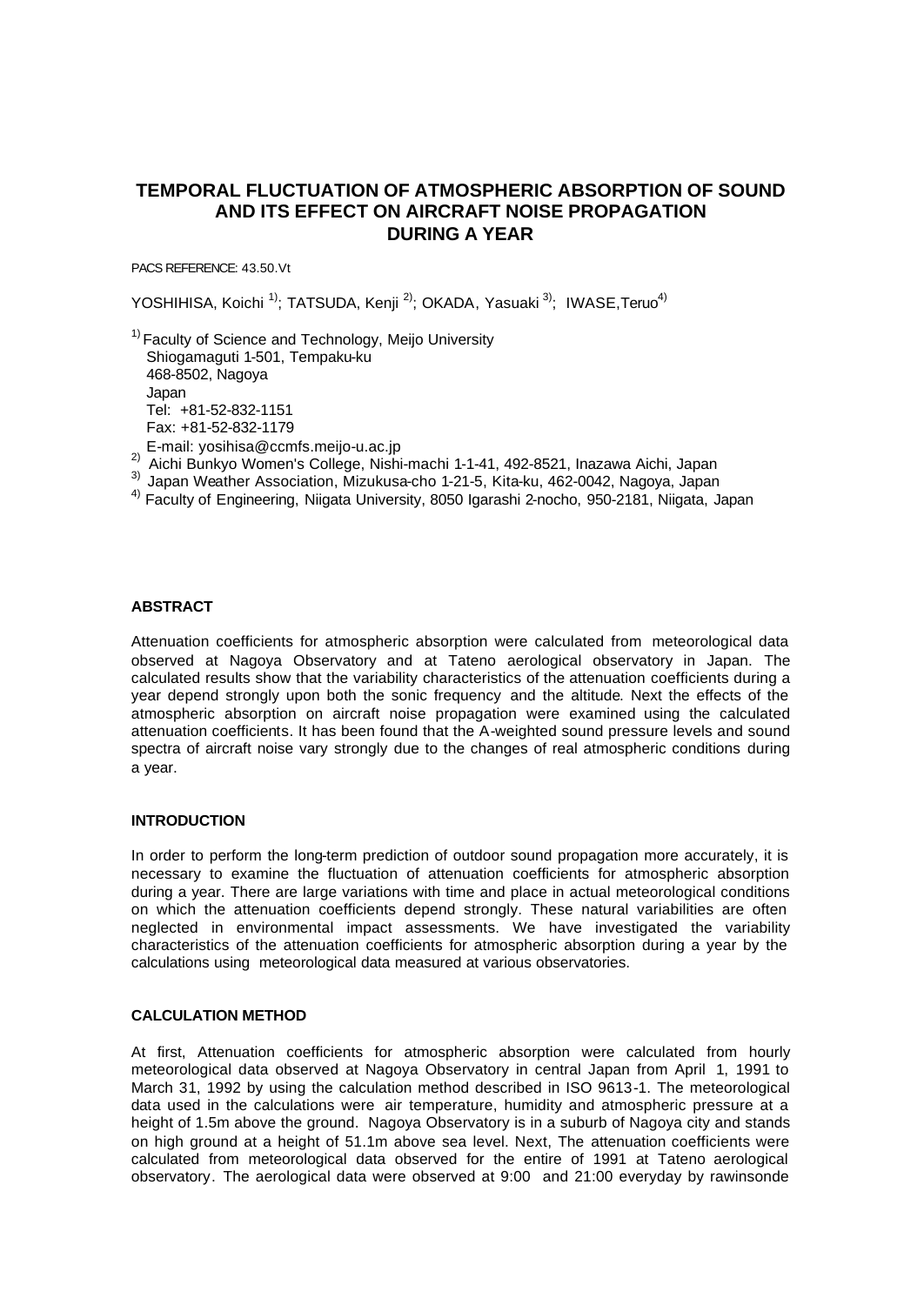measurements. The meteorological data used in the calculations were air temperature, humidity and atmospheric pressure at heights of range from 31m to 5000m above the ground. Tateno aerlogical observatory is in 50km to the northeast of Tokyo and stands on almost flat ground at a height of 25.2m above sea level.

### CALCULATION FROM THE HOURLY DATA OBSERVED AT NAGOYA OBSERVATORY

### Temporal Fluctuation during a Year

Figure1 shows the attenuation coefficients for atmospheric absorption at octave band center frequencies form 63 Hz to 8kHz, together with the air temperature and the relative humidity used in the calculation. Air temperature varies within the range from  $-2.9^{\circ}$ C to 36.8°C, relative humidity varies with in the range from 17% to almost 100% during a year. The change of seasons is quite noticeable in Japan ; the air is relatively warm and moist in the summer, and cold and dry in the winter. It can be seen that the attenuation coefficients at low (63,125Hz) and high (4k,8kHz) frequencies in the winter are higher than those in the summer. On the other hand, the attenuation coefficients at middle frequencies (500,1kHz) become lower in the winter. The temporal fluctuation of attenuation coefficients at all frequencies become greater in the winter than in the summer. The mean, standard deviation, maximum and minimum of the coefficients (n=24\*365=8760) are shown in Table 1. The attenuation coefficients vary strongly during a year. For example, the attenuation coefficients at 2kHz vary within the range from 7.8 dB/km to 34.0dB/km, while the mean annual attenuation coefficient is 11.5dB/km.



Fig.1. Air temperature, relative humidity and calculated attenuation coefficients for atmospheric absorption at octave band center frequencies form 63Hz to 8kHz during a year.

Table 1. Attenuation coefficients for atmospheric absorption calculated form hourly meteorological data during a year (n=24\*365=8760).

|           | Temp.                                   | R.H. |      | Attenuation Coefficients for Atmospheric Absorption |       |       |       |       | [dB/km] |       |
|-----------|-----------------------------------------|------|------|-----------------------------------------------------|-------|-------|-------|-------|---------|-------|
|           | $\mathsf{I}^\circ\mathsf{C} \mathsf{I}$ | [%]  | 63Hz | 125Hz                                               | 200Hz | 500Hz | 1kHz  | 2kHz  | 4kHz    | 8kHz  |
| Mean      | 16.3                                    | 66.9 | 0.11 | 0.37                                                | 1.05  | 2.46  | 5.08  | 11.47 | 33.02   | 104.3 |
| S.D.      | 8.9                                     | 16.9 | 0.04 | 0.09                                                | 0.16  | 0.59  | 1.25  | 3.26  | 13.81   | 38.67 |
| Maximum   | 36.8                                    | 99.0 | 0.28 | 0.75                                                | 1.70  | 4.31  | 10.21 | 34.04 | 94.17   | 227.2 |
| Minimum   | $-2.9$                                  | 17.0 | 0.06 | 0.22                                                | 0.69  | 1.43  | 3.22  | 7.76  | 19.89   | 54.75 |
| Max.-Min. | 39.7                                    | 82.0 | 0.22 | 0.53                                                | 1.01  | 2.88  | 6.99  | 26.29 | 74.28   | 172.5 |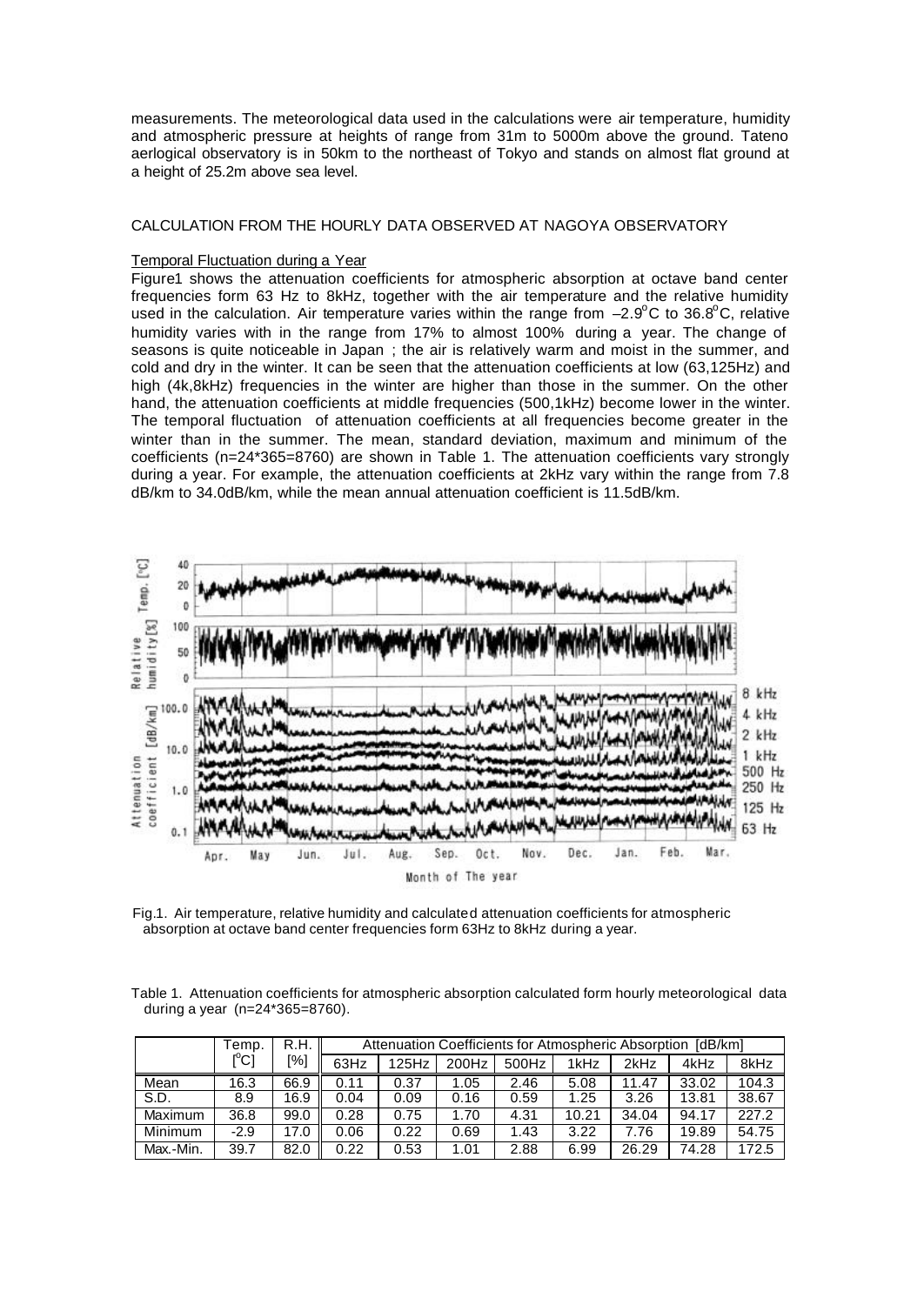### Differences of Attenuation Coefficients between Summer and Winter

The calculated mean coefficients in the summer (July and August, n=24\*62) and those in the winter (January and February, n=24\*59) were compared as shown in Table 2. The attenuation coefficients at high and low frequencies in the winter are higher than those in the summer. On the other hand, the attenuation coefficients at middle frequencies are low in the winter. It can be said that the seasonal changes in the attenuation coefficients depend strongly on the frequency. It is difficult to answer the question whether A-weighted sound pressure levels in the summer at a distant point form a sound source increase or not, without the information of the spectrum of the sound source.

| Table 2. |  | Mean attenuation coefficients for summer and winter calculated from hourly |                                                               |  |  |  |  |
|----------|--|----------------------------------------------------------------------------|---------------------------------------------------------------|--|--|--|--|
|          |  | meteorological data at ground level.                                       |                                                               |  |  |  |  |
|          |  |                                                                            | Attractive Orafficiants for Atmospheric Alexandres FJD (1994) |  |  |  |  |

|        | emp.        | Attenuation Coefficients for Atmospheric Absorption [dB/km]<br>R.H. |         |         |       |       |      |         |          |          |
|--------|-------------|---------------------------------------------------------------------|---------|---------|-------|-------|------|---------|----------|----------|
|        | $C^{\circ}$ | [%]                                                                 | 63Hz    | 125Hz   | 200Hz | 500Hz | 1kHz | 2kHz    | 4kHz     | 8kHz     |
| Summer | 26.7        | 70.5                                                                | 0.07    | 0.29    | .04   | 3.11  | 6.59 | 11.19   | 22.61    | 65.25    |
| Winter | 6.2         | 64.1                                                                | 0.15    | 0.42    | 0.93  | 1.84  | 4.47 | 14.16   | 48.18    | 144.6    |
| Diff.  | ۰.          | -                                                                   | $-0.08$ | $-0.13$ | 0.11  | 1.27  | 2.12 | $-2.97$ | $-25.57$ | $-79.34$ |

The Effects of Atmospheric Absorption on Aircraft Noise Propagation

In order to examine the seasonal changes in the effects of atmospheric absorption on aircraft noise propagation, the aircraft noise heard on the ground were calculated from the absorption coefficients during a year. The sound pressure levels at a height of 1.5m above the ground of noise generated from an aircraft flying near the ground were calculated using the average sound power spectrum of 14 aircrafts (B-767, climbing)shown in Table 3. The sound spectra were measured around the Nagoya International Airport. Figure 2 shows the calculated Aweighted sound pressure levels of noise generated from an aircraft flying at horizontal distances from 100m to 3200m. The mean, standard deviation, maximum and minimum of the calculated A-weighted sound pressure levels of aircraft noise are shown in Fig.3 and Table 4 (n=24\*365=8760). It can be seen that the sound pressure levels at short and long distances are highly variable as compared to those at middle distances (800m).

| Table 3. Average 1/1 octave band sound power spectrum of 14 aircrafts (B-767, climbing). |  |
|------------------------------------------------------------------------------------------|--|
|------------------------------------------------------------------------------------------|--|

| f <sub>c</sub> [Hz]    A.P   63   125   250   500   1k   2k   4k                              |  |  |  |  |
|-----------------------------------------------------------------------------------------------|--|--|--|--|
| L <sub>w</sub> [dB] $\parallel$ 152.5   145.2   146.5   144.7   141.8   140.2   141.3   144.8 |  |  |  |  |

 $\mathcal{D}$ 







Fig.2. Calculated A-weighted sound pressure levels of noise generated from an aircraft flying near the ground at horizontal distances from 100m to 3200m.

Fig.3. Fluctuation of A-weighted sound pressure levels of noise generated from an aircraft flying near the ground at horizontal distances from 100m to 3200m during a year.

Fig.4. Sound spectra of noise generated from an aircraft flying near the<br>ground at horizontal at horizontal distances of 200m and 1600m.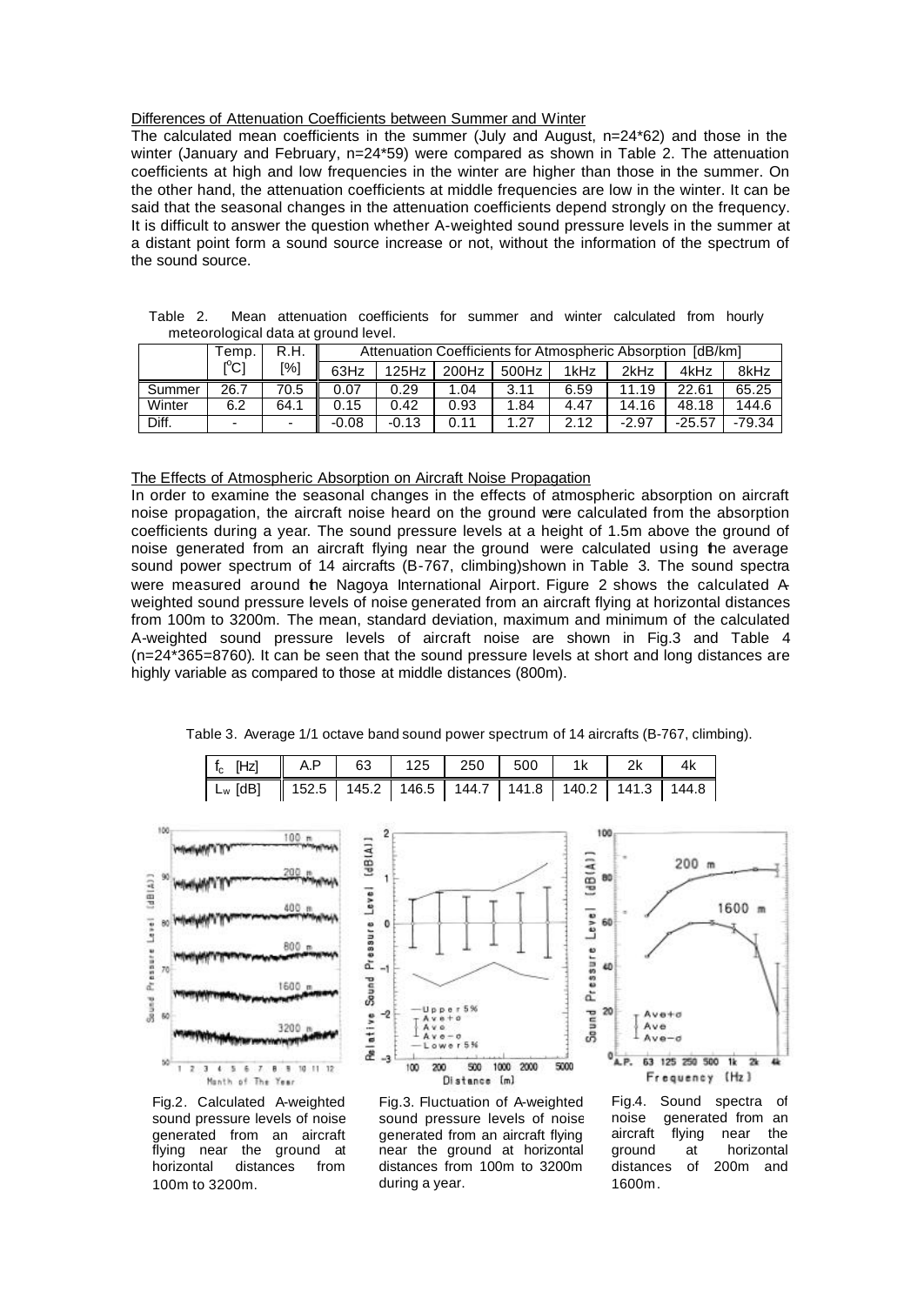One of the reasons of this phenomenon is considered that the high frequency components which are affected strongly by atmospheric absorption decrease drastically with increasing the distance as

shown in Fig.4. It should be noted that the variability of A-weighted sound pressure levels due to atmospheric absorption dose not necessarily increase monotonously with increasing the distance.

Table 5 shows the comparison of the mean A-weighted sound pressure levels of aircraft noise for summer and winter. There is a tendency that the A-weighted sound pressure levels are higher at short distances up to 400m in the summer than in the winter, although those at long distances are higher in the

winter. It is difficult to answer the question whether A-weighted sound pressure levels of aircraft noise in the summer increase or not due to the changes of atmospheric absorption, without the information of the distance from an aircraft to an observing point.

Table 4. The mean, standard deviation, maximum and minimum of the calculated Aweighted sound pressure levels of noise generated from an aircraft flying near the ground at horizontal distances from 100m to 3200m during a year (n=24\*365=8760).

 $[dB(A)]$ 

|               |      | Distance [m] |      |      |      |      |  |  |  |  |  |
|---------------|------|--------------|------|------|------|------|--|--|--|--|--|
|               | 100  | 200          | 400  | 800  | 1600 | 3200 |  |  |  |  |  |
| Mean          | 96.6 | 89.2         | 81.4 | 73.1 | 64.5 | 55.4 |  |  |  |  |  |
| S.D.          | 0.54 | 0.68         | 0.58 | 0.48 | 0.66 | 0.78 |  |  |  |  |  |
| Max.          | 97.2 | 90.0         | 82.2 | 74.0 | 65.7 | 57.1 |  |  |  |  |  |
| Min.          | 94.4 | 86.5         | 78.8 | 71.1 | 62.7 | 52.9 |  |  |  |  |  |
| Max.-<br>Min. | 2.8  | 3.5          | 3.4  | 2.9  | 3.0  | 4.2  |  |  |  |  |  |

Table 5. Comparison of the mean Aweighted sound pressure levels of aircraft noise for summer and winter calculated from hourly meteorological data at ground level.

|                                                          | [dB(A)] |                                   |      |      |      |      |  |  |  |  |  |  |
|----------------------------------------------------------|---------|-----------------------------------|------|------|------|------|--|--|--|--|--|--|
|                                                          |         | Distance [m]                      |      |      |      |      |  |  |  |  |  |  |
|                                                          | 100     | 200<br>1600<br>3200<br>400<br>800 |      |      |      |      |  |  |  |  |  |  |
| Summer                                                   | 97.0    | 89.7                              | 81.5 | 72.7 | 63.7 | 54.7 |  |  |  |  |  |  |
| Winter                                                   | 73.0    | 64.9                              | 56.3 |      |      |      |  |  |  |  |  |  |
| Diff.<br>$-0.3$<br>$-1.2$<br>1.3<br>0.8<br>$-1.6$<br>1.1 |         |                                   |      |      |      |      |  |  |  |  |  |  |

### CALCULATION FROM THE DATA OBSERVED AT TATENO AEROLOGICAL OBSERVATORY

#### Temporal Fluctuation during a Year

Figure 5 shows the vertical profiles of air temperature, relative humidity, atmospheric pressure and calculated attenuation coefficients for atmospheric absorption at frequencies of 250Hz, 1kHz and 4kHz. It can be seen that the profiles vary strongly during a year. Figure 6 shows the attenuation coefficients for atmospheric absorption at frequencies of 250Hz, 1kHz and 4kHz , together with the air temperature and the relative humidity used in the calculation. Air temperature varies within the range from  $-3^{\circ}$ C to  $31^{\circ}$ C, relative humidity varies within the range from 26% to almost 100% during a year at a height of 31m above the ground. On the other hand, air temperature at a height of 3000m above the ground varies within the range from  $-23^{\circ}$ C to 15<sup>o</sup>C, relative humidity varies within the range from 2% to almost 100%. The attenuation coefficients at a height of 3000m are apparently highly variable as compared to those at a height of 31m. The temporal fluctuations of attenuation coefficients at all frequencies become greater in the winter than in the summer at both heights.



Fig.5. Vertical profiles of air temperature, relative humidity, atmospheric pressure and calculated attenuation coefficients for atmospheric absorption at frequencies of 250kHz , 1kHz and 4kHz during a year.

#### Annual Mean Attenuation Coefficients at Heights of 31m and 3000m

Table 6 shows annual mean absorption coefficients at heights of 31m and 3000m (n=2\*365=730). The attenuation coefficients at high altitude are higher than those near the ground, except for at 8kHz.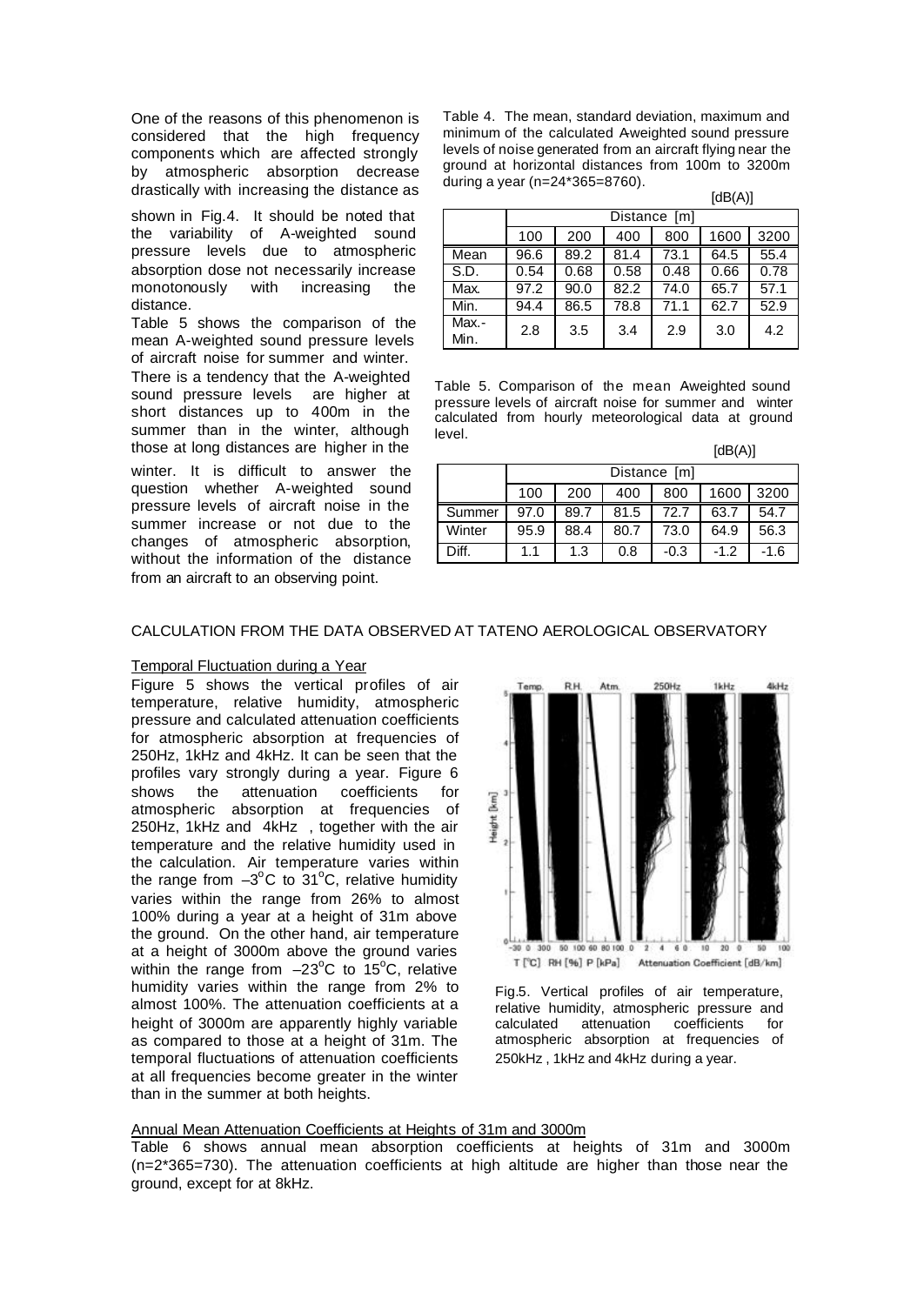

(a) at the height of 31m above the ground (b) at the height of 3000m above the ground

Fig. 6. Air temperature, relative humidity and calculated attenuation coefficients for atmospheric absorption during a year.

Table 6. Mean attenuation coefficients during a year at heights of 31m and 3000m above the ground.

| Height          | Temp. | R.H.               | Po                 |      |      |             | Attenuation Coefficients for Atmospheric Absorption [dB/km] |        |           |             |       |
|-----------------|-------|--------------------|--------------------|------|------|-------------|-------------------------------------------------------------|--------|-----------|-------------|-------|
|                 |       | $\lceil 96 \rceil$ | [kPa]              | 63Hz |      | 125Hz 250Hz | 500Hz                                                       | 1kHz l | 2kHz I    | 4kHz I      | 8kHz  |
| 31 <sub>m</sub> | 13.7  | 76.8               | 101.1 <sup>1</sup> | 0.11 | 0.35 | 0.97        | 2.31                                                        | 4.87   | $11.24$ I | 32.10 97.84 |       |
| 3000m           | 0.1   | 45.7               | 70.5               | 0.25 | 0.70 | 1.75        | 3.90                                                        | 8.05   | 16.57     | 37.12       | 90.41 |

#### Differences of Attenuation Coefficients between Summer and Winter

In order to examine the changes due to seasons, the calculated mean attenuation coefficients in the summer (July and August, n=2\*62) and those in the winter (January and February, n=2\*59) were compared as shown in Table 7(a) and 7(b). It can be seen that the attenuation coefficients at a height of 3000m for high frequencies (4kHz, 8kHz) in the summer are higher than those in the winter and the attenuation coefficients for middle frequencies (500Hz,1kHz) become lower in the summer. On the other hand, attenuation coefficients for 4kHz and 8kHz at a height of 31m become higher in the winter. It can be said that the seasonal changes in the attenuation coefficients depend strongly on the altitude.

|  | Table 7(a). Attenuation coefficients for summer and winter at a height of 31m above the ground. |  |  |  |  |
|--|-------------------------------------------------------------------------------------------------|--|--|--|--|
|  |                                                                                                 |  |  |  |  |

|        | Temp.                         | R.H.                     | Attenuation Coefficients for Atmospheric Absorption<br>[dB/km] |         |       |       |      |         |          |          |  |
|--------|-------------------------------|--------------------------|----------------------------------------------------------------|---------|-------|-------|------|---------|----------|----------|--|
|        | $\mathsf{I}^\circ\mathsf{C}1$ | [%]                      | 63Hz                                                           | 125Hz   | 250Hz | 500Hz | 1kHz | 2kHz    | 4kHz     | 8kHz     |  |
| Summer | 23.7                          | 83.4                     | 0.07                                                           | 0.26    | 0.96  | 2.85  | 6.05 | 10.36   | 21.09    | 60.99    |  |
| Winter | 2.6                           | 62.5                     | 0.16                                                           | 0.41    | 0.85  | 1.83  | 5.20 | 17.49   | 56.55    | 147.43   |  |
| Diff.  | -                             | $\overline{\phantom{0}}$ | $-0.09$                                                        | $-0.15$ | 0.11  | 1.02  | 0.85 | $-7.13$ | $-35.46$ | $-86.44$ |  |

Table 7(b). Attenuation coefficients for summer and winter at a height of 3000m above the ground.

|        | Temp.                                   | R.H.                     |         | Attenuation Coefficients for Atmospheric Absorption [dB/km] |       |         |         |         |       |        |  |  |
|--------|-----------------------------------------|--------------------------|---------|-------------------------------------------------------------|-------|---------|---------|---------|-------|--------|--|--|
|        | $\mathsf{I}^\circ\mathsf{C} \mathsf{I}$ | [%]                      | 63Hz    | 125Hz                                                       | 250Hz | 500Hz   | 1kHz    | 2kHz    | 4kHz  | 8kHz   |  |  |
| Summer | 10.5                                    | 57.3                     | 0.16    | 0.48                                                        | 16    | 2.44    | 5.47    | 14.44   | 42.29 | 125.45 |  |  |
| Winter | $-13.9$                                 | 40.9                     | 0.30    | 0.86                                                        | 2.20  | 4.71    | 8.73    | 14.69   | 24.75 | 45.27  |  |  |
| Diff.  | $\overline{\phantom{0}}$                | $\overline{\phantom{0}}$ | $-0.14$ | $-0.38$                                                     | -1.04 | $-2.27$ | $-3.25$ | $-0.25$ | 17.54 | 80.18  |  |  |